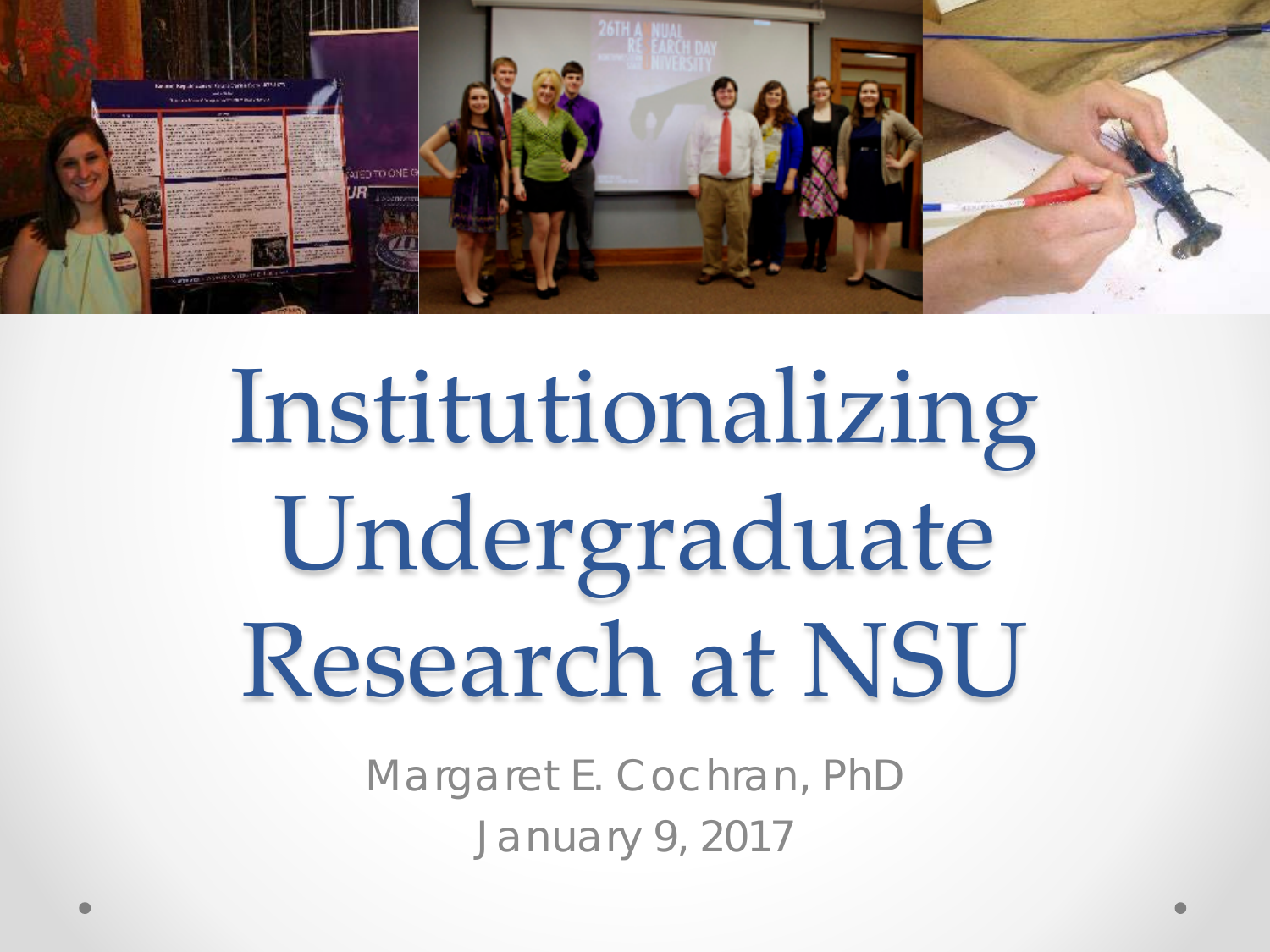### Undergraduate Research at NSU



- Between Fall 2005 and Spring 2008, 59% of faculty mentored at least one undergraduate researcher.
- Most mentoring occurs on an *ad hoc* basis.
- The QEP aims to institutionalize these efforts and make research experiences available to all students in majors not requiring an internship, externship, or creative performance or project.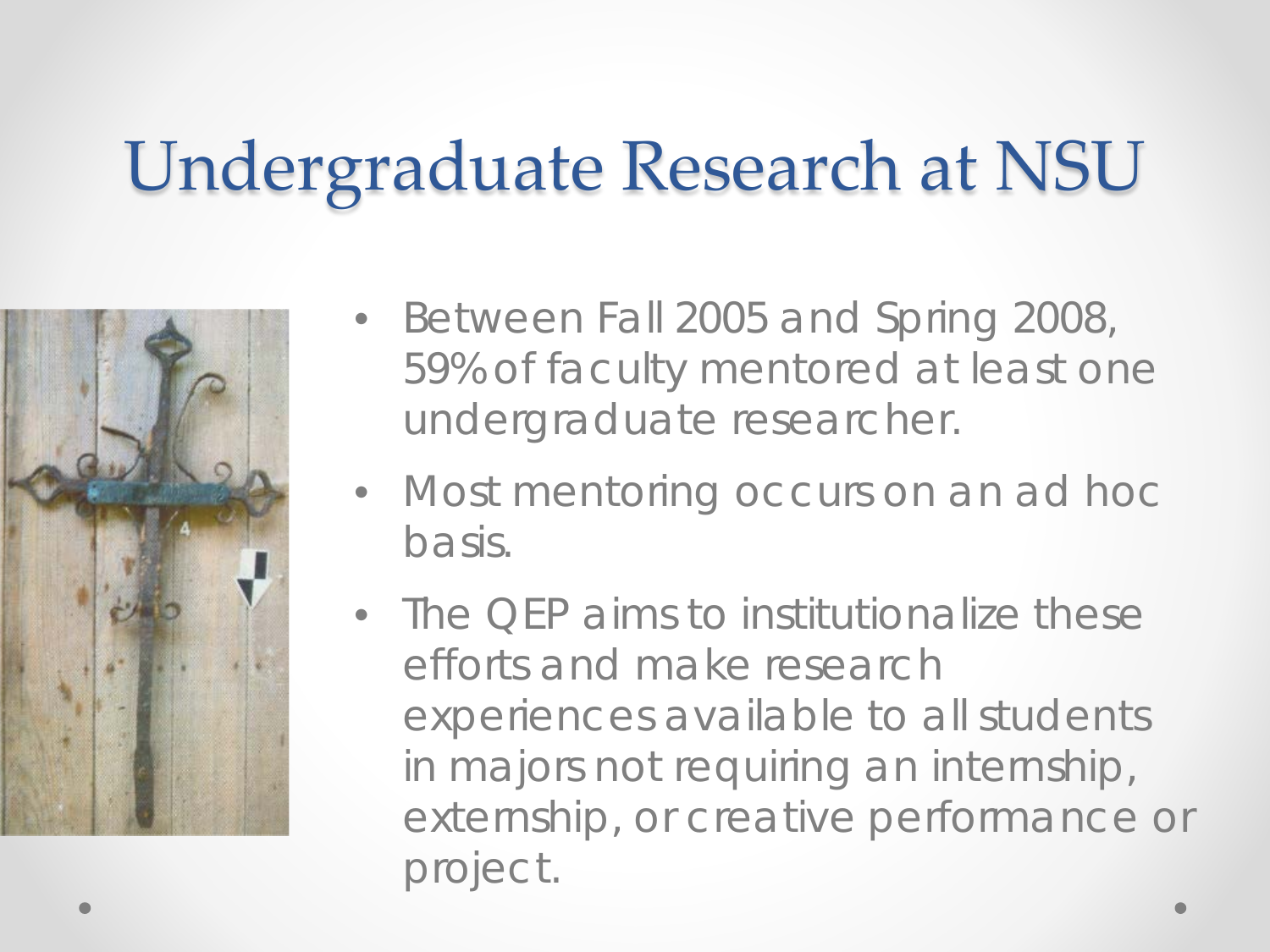# What is undergraduate research?

- To foster research opportunities in all academic programs, we define undergraduate research broadly as **"research or creative activities which could be considered scholarship as defined by professionals in the discipline."**
- In addition, we recognize the importance of both the **discovery or creation of new knowledge** and the **transmission of that knowledge to others**.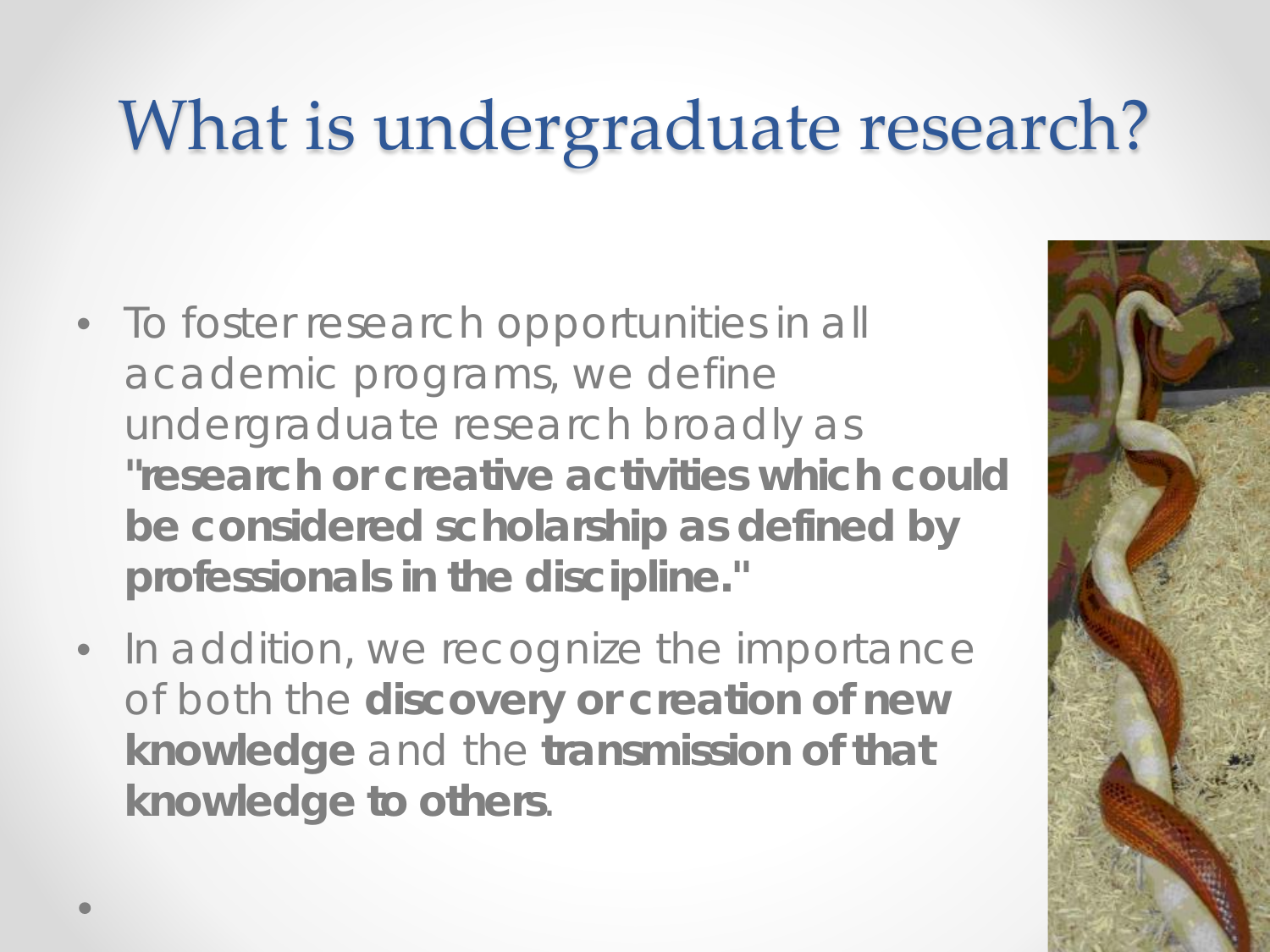# Typical Requirements

- Style of the discipline
	- o Structure
	- o Citation style
- Review of the scholarly literature
	- o Minimum number of sources
	- o Minimum page length
- Research question "new to the student"
- May sacrifice aspects of Master's or Doctoral works
	- o Negative results
	- o Replication
	- o Sample sizes
	- o Number of variables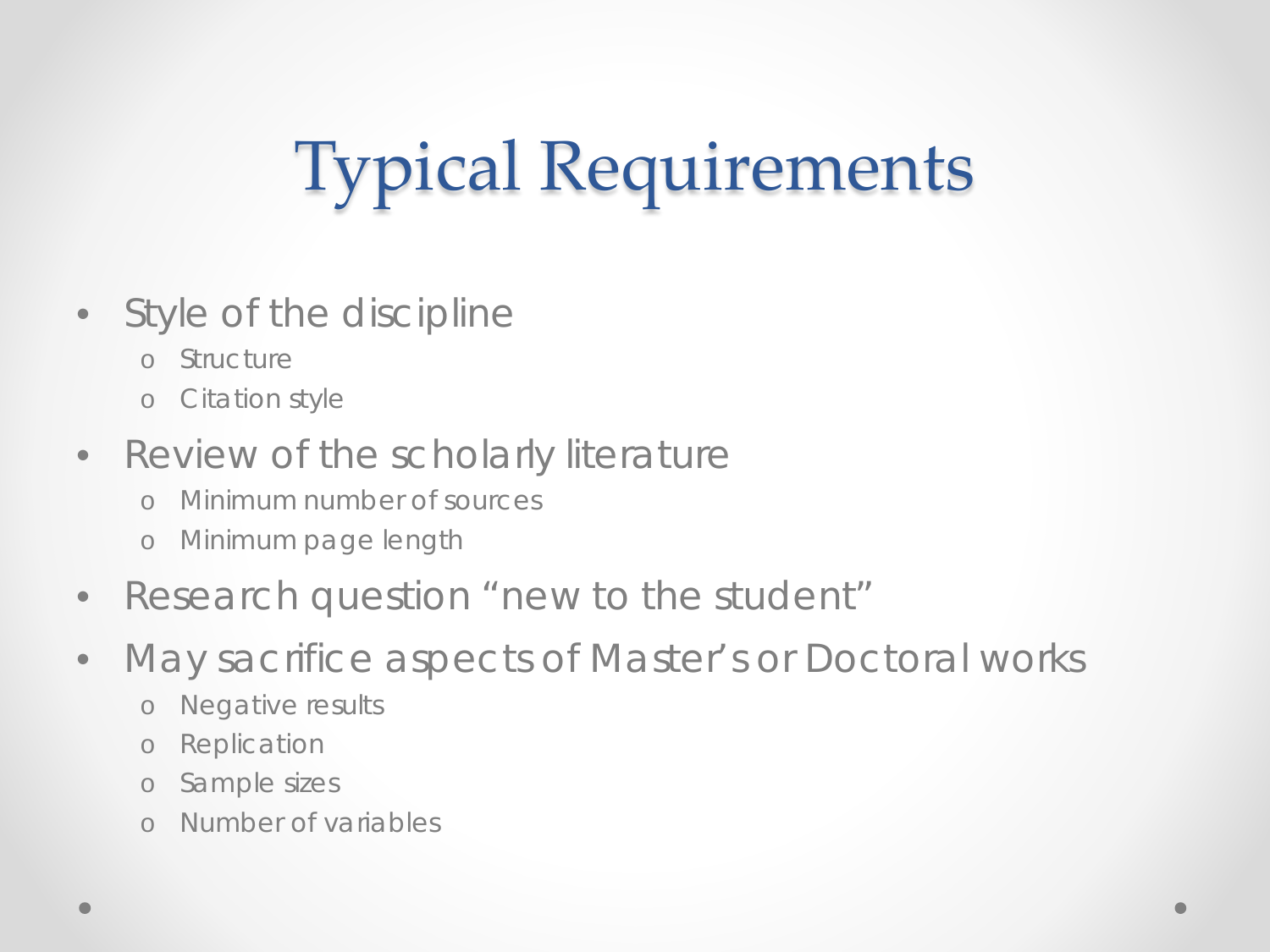### Models of Undergraduate Research



- Individual and group projects
- Research initiated and designed by students as well as projects connected to ongoing faculty research
- Experimental and theoretical projects
- Creative works, case studies, evidencebased practice, fieldwork, and archival research
- Research as part of a traditional course and as independent study
- Ties to local agencies and industry
- Non-credit and for credit options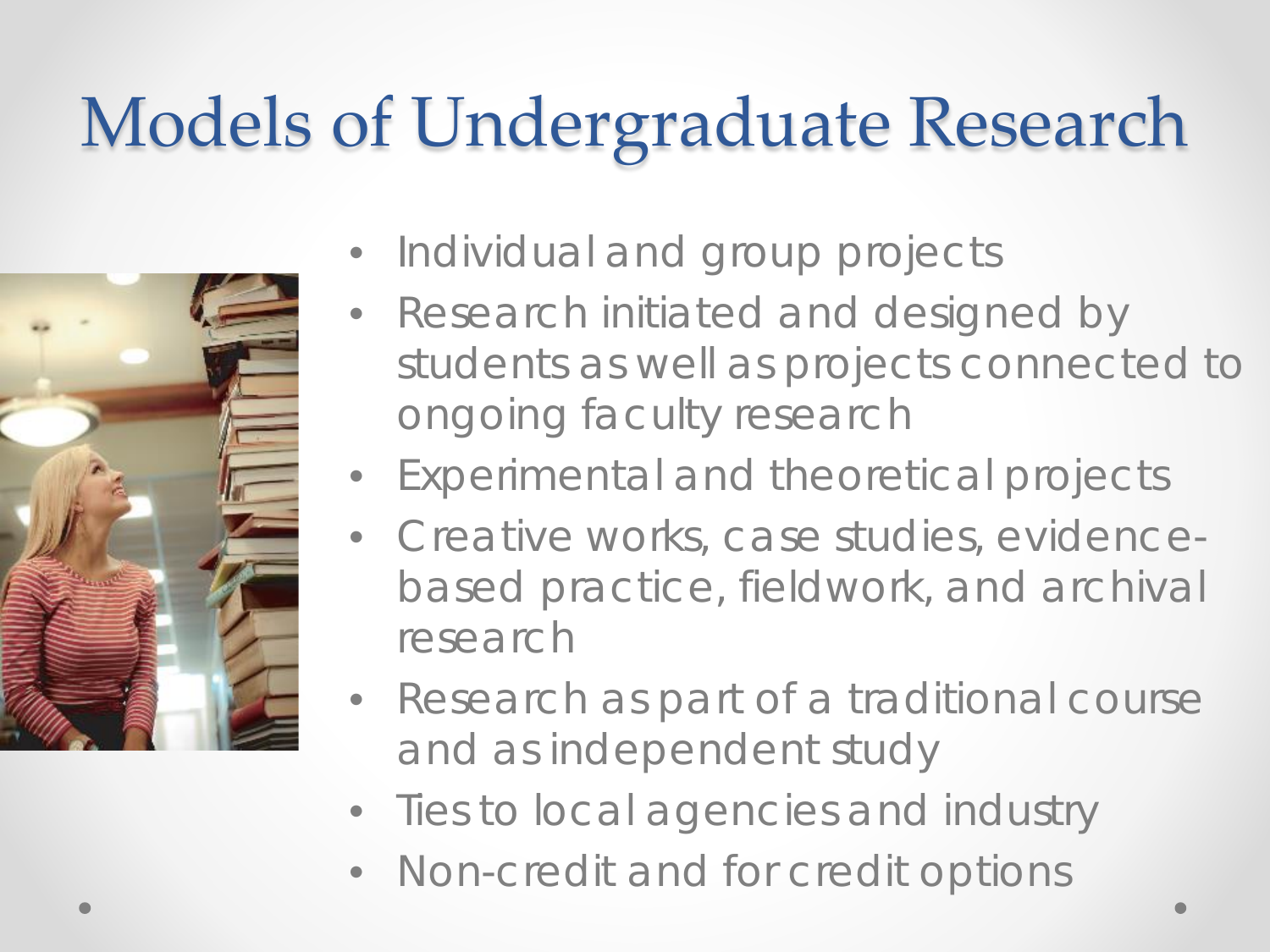#### Student Needs

- Assistance defining a research topic
- Guidance in experimental design and techniques
- "Ownership" of the project and its results
- Bridge between the content of introductory-level courses and independent research in upper-level courses
- More opportunities to interact intellectually with faculty members outside the classroom
- Coordination to connect undergraduate researchers with professors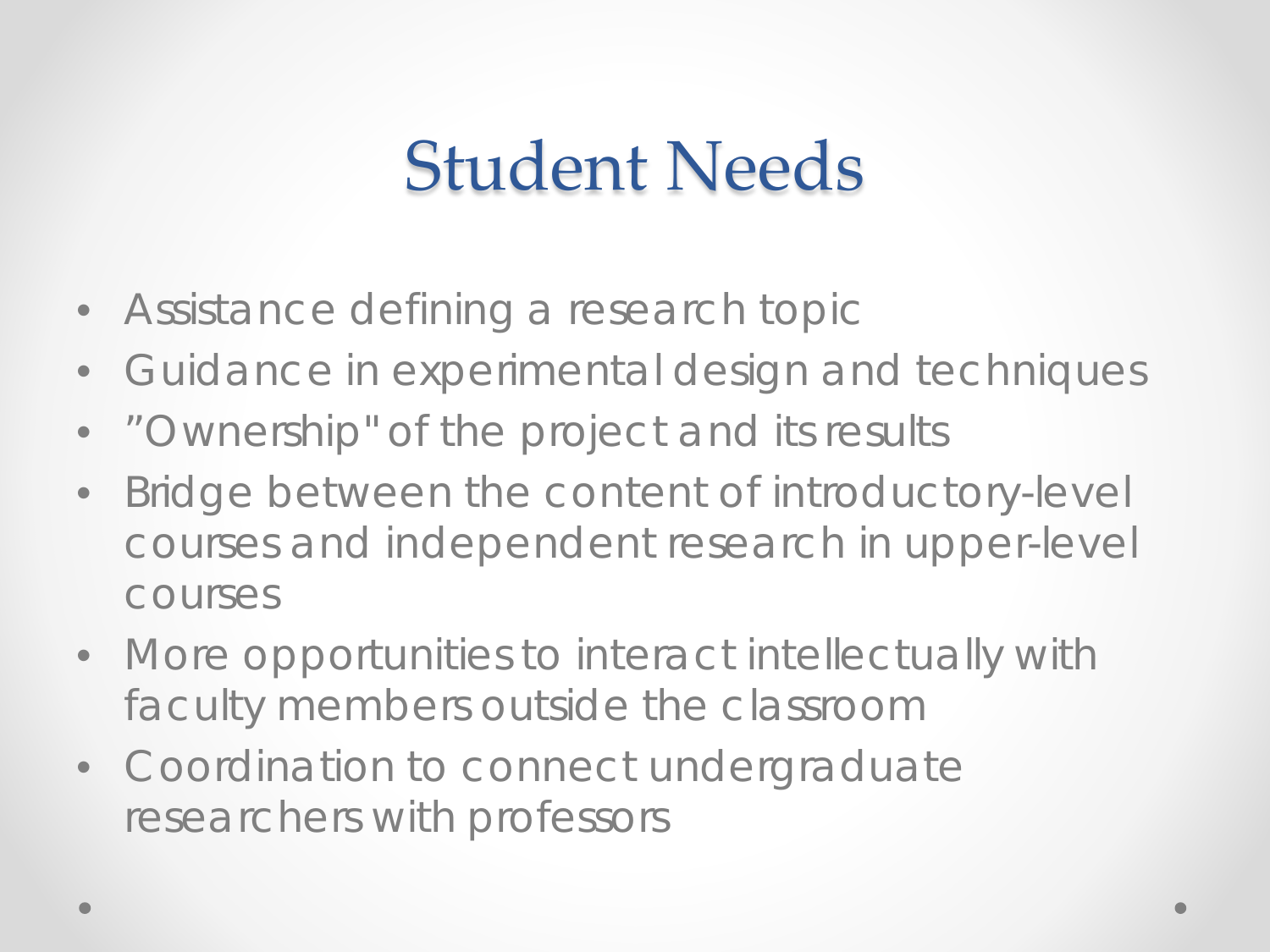# Developing a Capstone Experience

#### • Student learning outcomes

- o Discipline specific
- o Design
- o Research techniques
- o Writing
- o Presentation
- Assessment
	- o Measure specific outcomes
	- o Track outside validation
	- o Track alumni success
- Grading
	- o Separate process, effort, and quality
	- o Identify A, B, and C levels

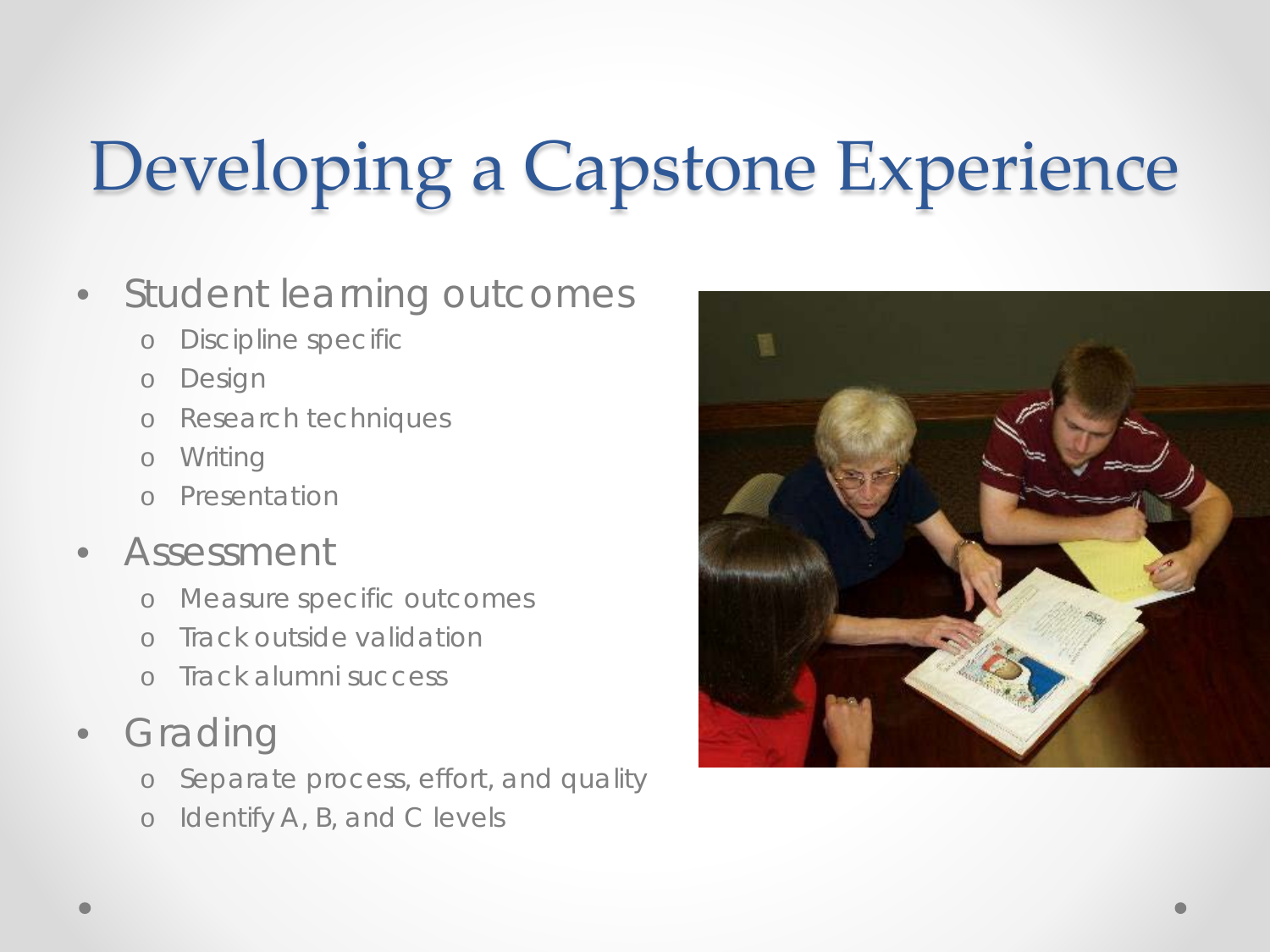#### Transmission of Knowledge



- Presentations and publications
	- o Departmental
	- o Research Day
	- o Undergraduate conferences
	- o Discipline-specific conferences
	- o CUR Posters on the Hill
- Modeling research for our students
	- o Open faculty presentations to a student audience
	- o Open capstone presentations to a student audience
	- o Display poster presentations in prominent locations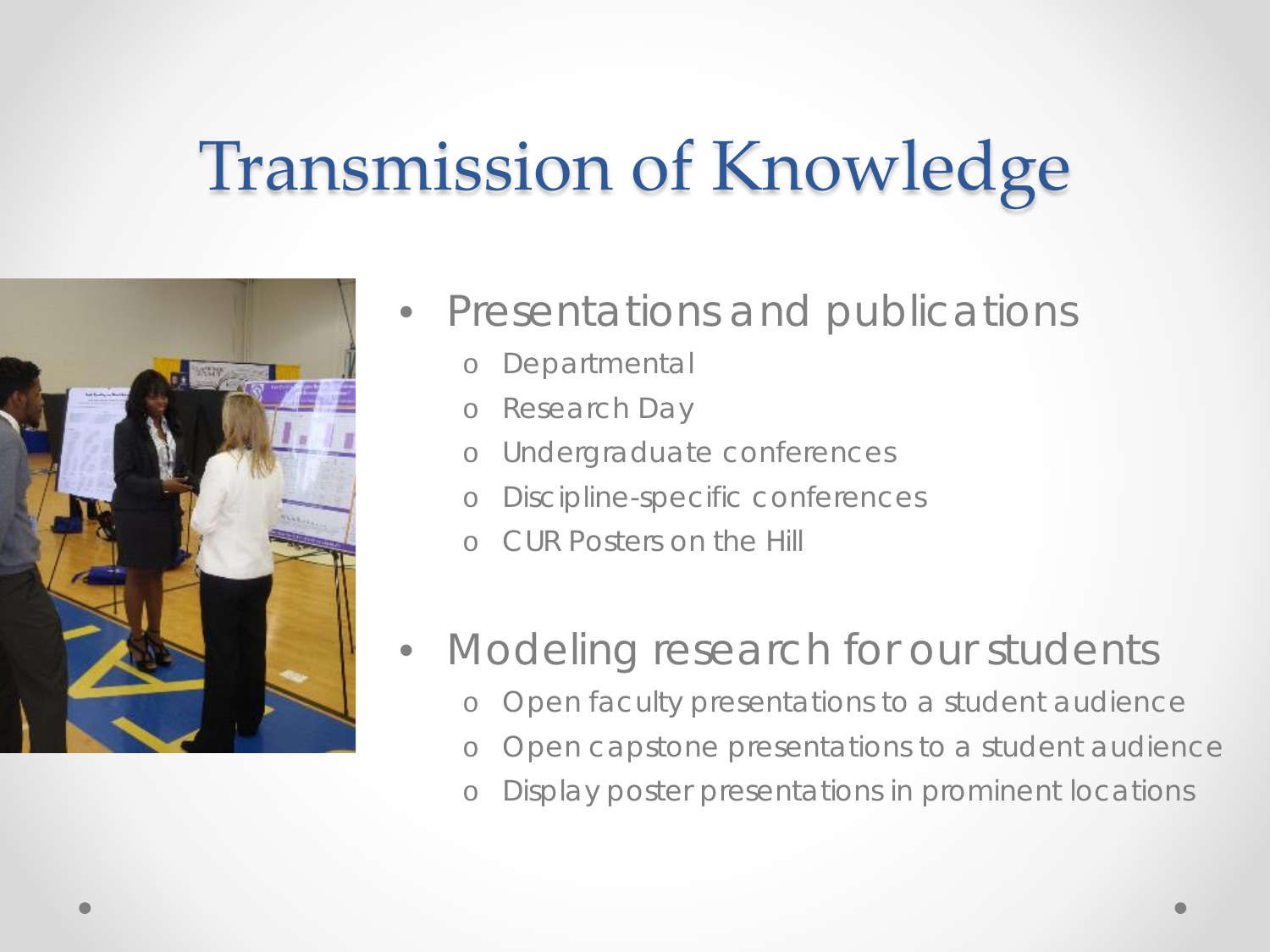# Faculty Roles

#### • Mentoring models

- o Small groups with similar projects
- o Student assistants for larger faculty projects
- o Individual topics with individual meetings
- o Are mentors chosen by students or assigned?

#### • Faculty workload issues

- o Should everyone be a mentor?
- o Is mentoring required for promotion?
- o How do student research products count?
- o Maximum number of students
- o Faculty expertise

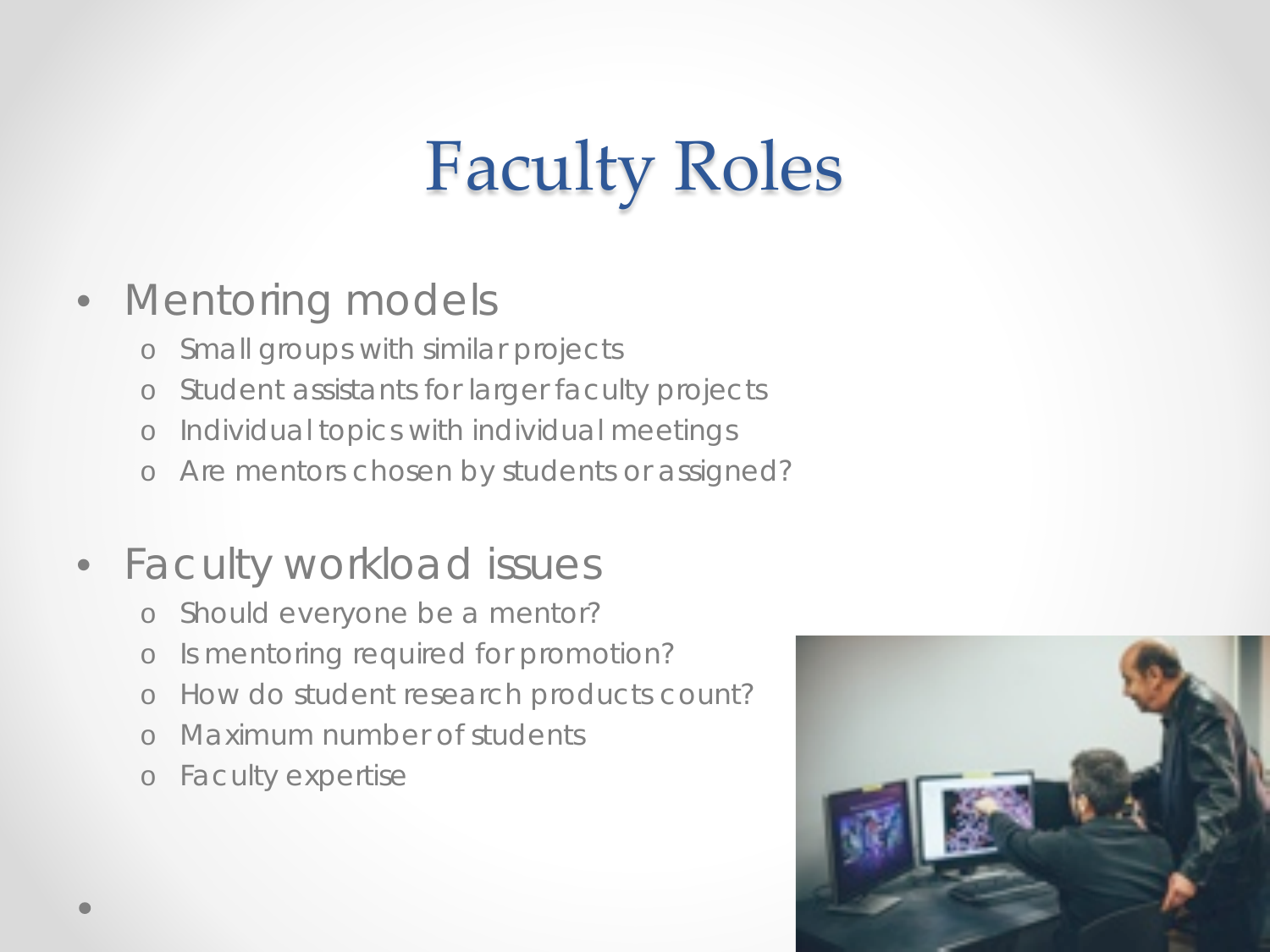## Assigning Academic Credit

#### • Is a new course needed?

- o Target is a hour experience
- o 1-, 2-, or 3-semester models
- o Student workload (How many hours per week?)
- o Lab fees can be tied to the course
- o 8G Enhancement grants
- Can the research project replace an elective in the major?
- Can grading be deferred?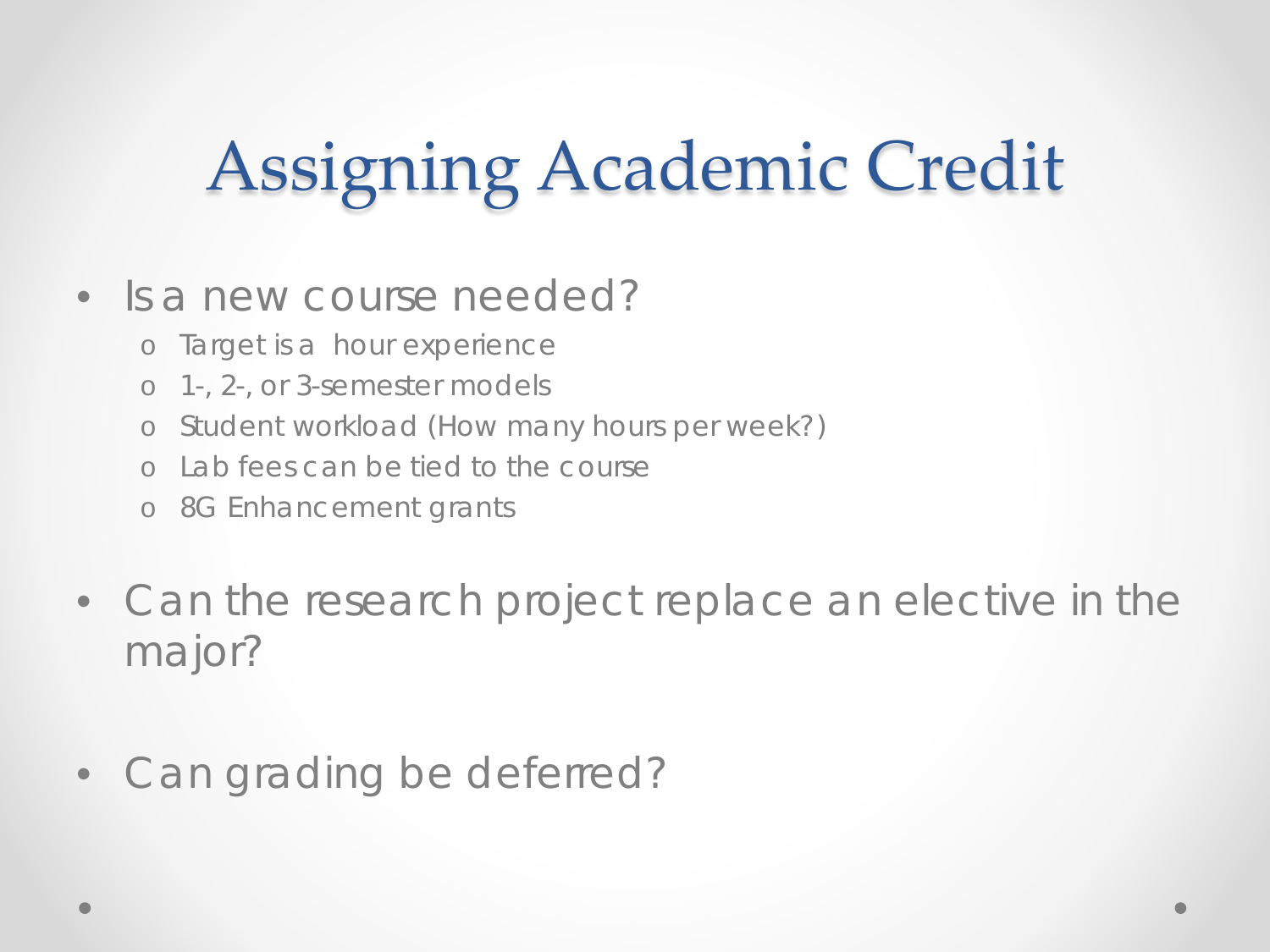### Potential Stumbling Blocks



- Choosing a topic
- Establishing a timeline
- Making regular progress
- Completing the project on time
- Student-mentor conflicts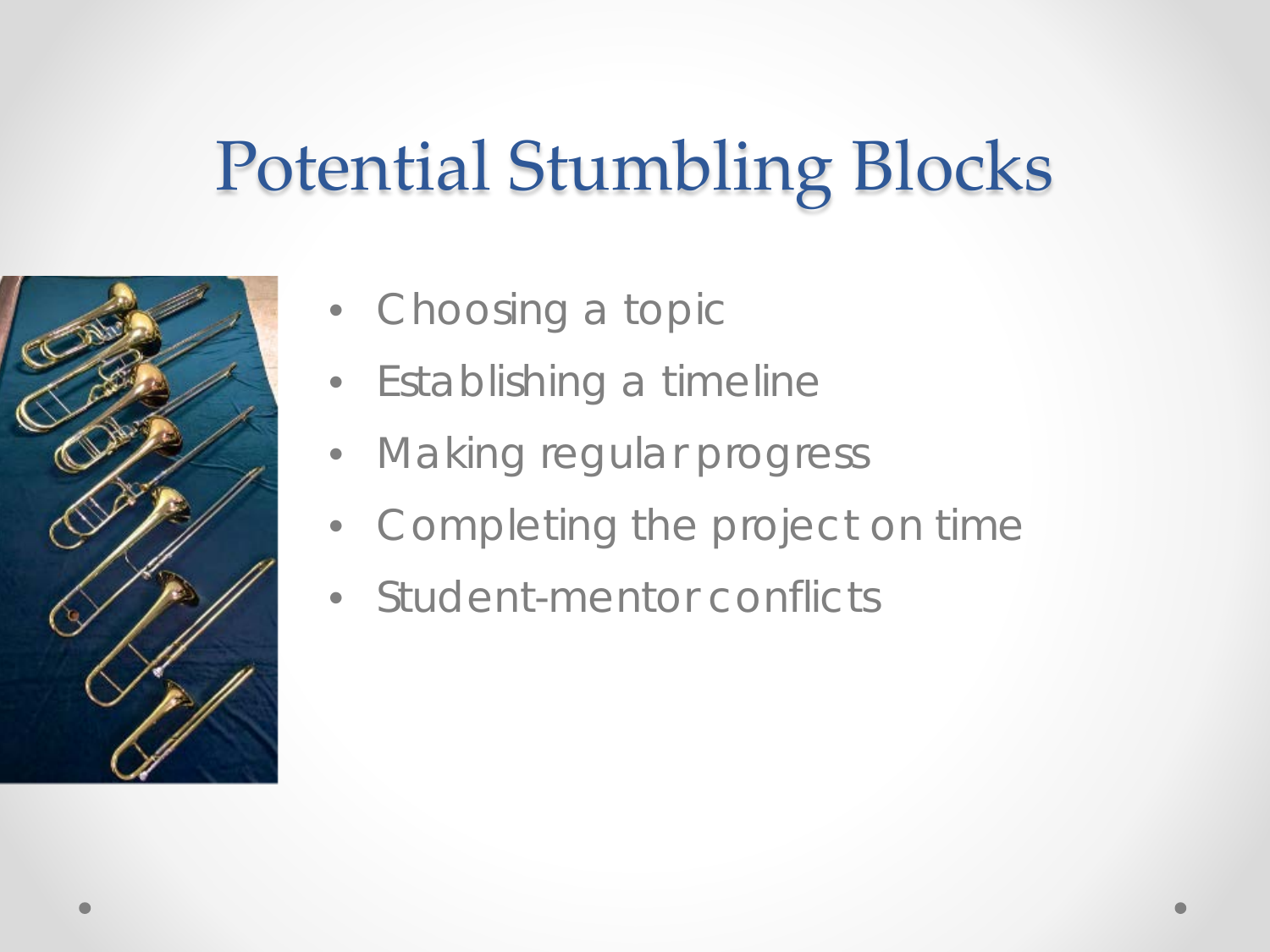#### Institutional Resources

- Large format poster printer
- Library archives
- Interlibrary loan
- Library instruction
- SPSS software
- ULS Academic Summit
- Phi Kappa Phi Student Research Award

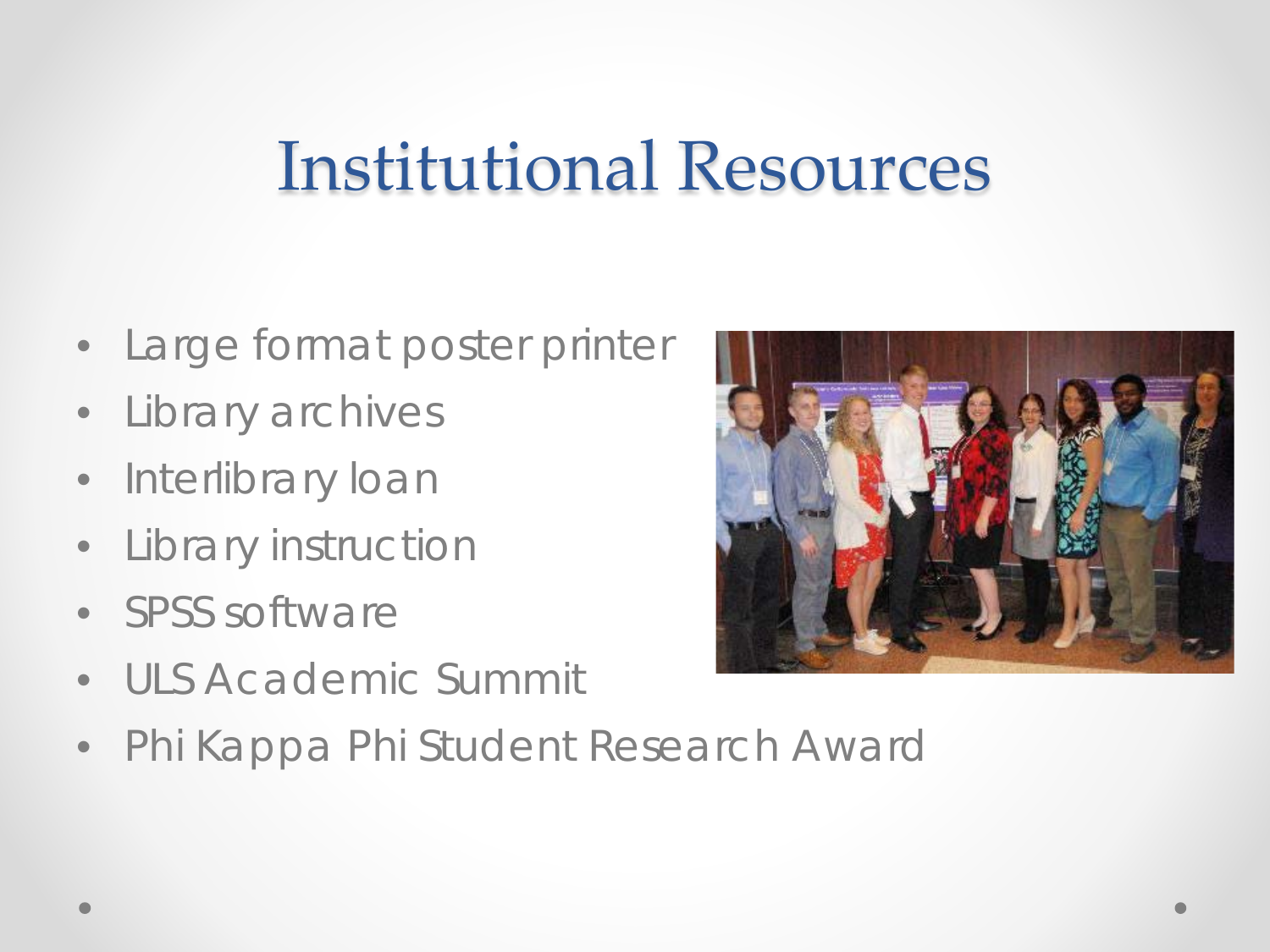### Dealing with Research Regulations



- Researcher safety
- Animal Care and Use
- Institutional Review Board